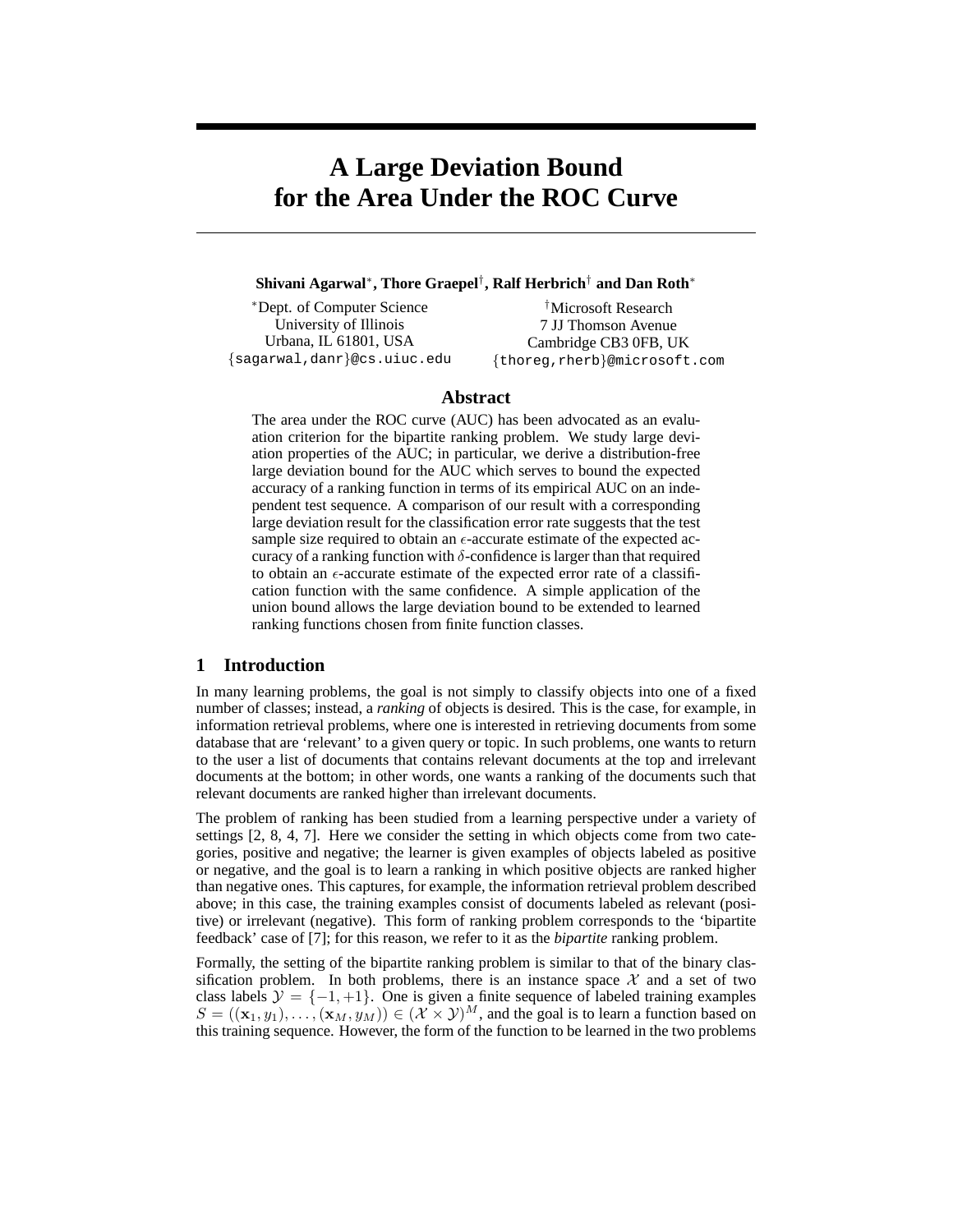is different. In classification, one seeks a binary-valued function  $h : \mathcal{X} \rightarrow \mathcal{Y}$  that predicts the class of a new instance in  $\mathcal{X}$ . On the other hand, in ranking, one seeks a *real-valued* function  $f : \mathcal{X} \to \mathbb{R}$  that induces a ranking over X; an instance that is assigned a higher value by f is ranked higher than one that is assigned a lower value by  $f$ .

The *area under the ROC curve* (AUC) has recently gained some attention as an evaluation criterion for the bipartite ranking [3]. Given a ranking function  $f : \mathcal{X} \rightarrow \mathbb{R}$  and a finite data sequence  $T = ((\mathbf{x}_1, y_1), \ldots, (\mathbf{x}_N, y_N)) \in (\mathcal{X} \times \mathcal{Y})^N$  containing m positive and n negative examples, the AUC of f with respect to T, denoted  $\hat{A}(f;T)$ , can be expressed as the following Wilcoxon-Mann-Whitney statistic [3]:

$$
\hat{A}(f;T) = \frac{1}{mn} \sum_{\{i:y_i = +1\}} \sum_{\{j:y_j = -1\}} \left( \mathbf{I}_{\{f(\mathbf{x}_i) > f(\mathbf{x}_j)\}} + \frac{1}{2} \mathbf{I}_{\{f(\mathbf{x}_i) = f(\mathbf{x}_j)\}} \right), \quad (1)
$$

where  $I_{\{\cdot\}}$  denotes the indicator variable whose value is one if its argument is true and zero otherwise. The AUC of f with respect to T is thus simply the fraction of positivenegative pairs in  $T$  that are ranked correctly by  $f$ , assuming that ties are broken uniformly at random.<sup>1</sup>

The AUC is an empirical quantity that evaluates a ranking function with respect to a particular data sequence. What does the empirical AUC tell us about the expected performance of a ranking function on future examples? This is the question we consider. The question has two parts, both of which are important for machine learning practice. First, what can be said about the expected performance of a ranking function based on its empirical AUC on an independent test sequence? Second, what can be said about the expected performance of a learned ranking function based on its empirical AUC on the training sequence from which it is learned? We address the first question in this paper; the second question is addressed in [1].

We start by defining the expected ranking accuracy of a ranking function (analogous to the expected error rate of a classification function) in Section 2. Section 3 contains our large deviation result, which serves to bound the expected accuracy of a ranking function in terms of its empirical AUC on an independent test sequence. Our conceptual approach in deriving the large deviation result for the AUC is similar to that of [9], in which large deviation properties of the average precision were considered. Section 4 compares our bound to a corresponding large deviation bound for the classification error rate. A simple application of the union bound allows the large deviation bound to be extended to learned ranking functions chosen from finite function classes; this is described in Section 5.

### **2 Expected Ranking Accuracy**

We begin by introducing some notation. As in classification, we shall assume that all examples are drawn randomly and independently according to some (unknown) underlying distribution D over  $X \times Y$ . The notation  $\mathcal{D}_{+1}$  and  $\mathcal{D}_{-1}$  will be used to denote the class-conditional distributions  $\mathcal{D}_{X|Y=+1}$  and  $\mathcal{D}_{X|Y=-1}$ , respectively. We shall find it convenient to decompose a data sequence  $T = ((\mathbf{x}_1, y_1), \dots, (\mathbf{x}_N, y_N)) \in (\mathcal{X} \times \mathcal{Y})^N$  into two components,  $T_X = (\mathbf{x}_1, \dots, \mathbf{x}_N) \in \mathcal{X}^N$  and  $T_Y = (y_1, \dots, y_N) \in \mathcal{Y}^N$ . Several of our results will involve the conditional distribution  $\mathcal{D}_{T_X|T_Y=y}$  for some label sequence  $y=(y_1,\ldots,y_N)\in{\cal Y}^N$ ; this distribution is simply  ${\cal D}_{y_1}\times\ldots\times{\cal D}_{y_N}$ .<sup>2</sup> As a final note of

<sup>&</sup>lt;sup>1</sup>In [3], a slightly simpler form of the Wilcoxon-Mann-Whitney statistic is used, which does not account for ties.

<sup>&</sup>lt;sup>2</sup>Note that, since the AUC of a ranking function f with respect to a data sequence  $T \in (\mathcal{X} \times \mathcal{Y})^N$ is independent of the ordering of examples in the sequence, our results involving the conditional distribution  $\mathcal{D}_{T_X|T_Y=\underline{y}}$  for some label sequence  $\underline{y}=(y_1,\ldots,y_N)\in\mathcal{Y}^N$  depend only on the number m of positive labels in y and the number n of negative labels in y. We state our results in terms of the distribution  $\mathcal{D}_{T_X|T_Y=y} = \mathcal{D}_{y_1} \times \ldots \times \mathcal{D}_{y_N}$  only because this is more general than  $\mathcal{D}_{+1}^m \times \mathcal{D}_{-1}^n$ .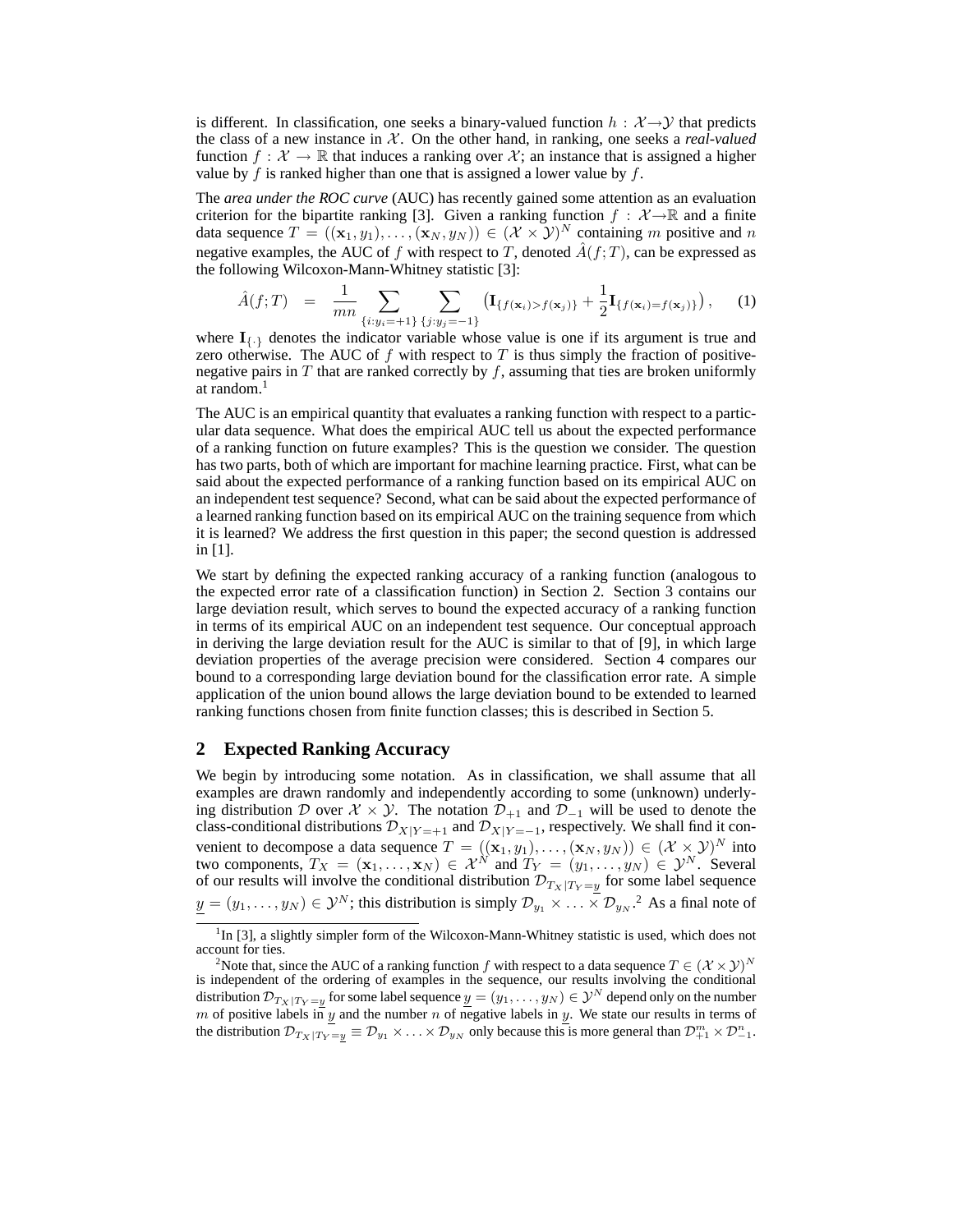convention, we use  $T \in (\mathcal{X} \times \mathcal{Y})^N$  to denote a general data sequence (*e.g.*, an independent test sequence), and  $S \in (\mathcal{X} \times \mathcal{Y})^M$  to denote a training sequence.

**Definition 1 (Expected ranking accuracy).** Let  $f : \mathcal{X} \rightarrow \mathbb{R}$  be a ranking function on  $\mathcal{X}$ . *Define the* expected ranking accuracy *(or simply* ranking accuracy*) of* f*, denoted by* A(f)*, as follows:*

$$
A(f) = \mathbf{E}_{X \sim \mathcal{D}_{+1}, X' \sim \mathcal{D}_{-1}} \Big\{ \mathbf{I}_{\{f(X) > f(X')\}} + \frac{1}{2} \mathbf{I}_{\{f(X) = f(X')\}} \Big\}.
$$

The ranking accuracy  $A(f)$  defined above is simply the probability that an instance drawn randomly according to  $\mathcal{D}_{+1}$  will be ranked higher by f than an instance drawn randomly according to  $\mathcal{D}_{-1}$ , assuming that ties are broken uniformly at random. The following simple lemma shows that the empirical AUC of a ranking function  $f$  is an unbiased estimator of the expected ranking accuracy of  $f$ :

**Lemma 1.** *Let*  $f : \mathcal{X} \to \mathbb{R}$  *be a ranking function on* X, and let  $\underline{y} = (y_1, \dots, y_N) \in \mathcal{Y}^N$  *be any finite label sequence. Then*

$$
\mathbf{E}_{T_X|T_Y=\underline{y}}\left\{\hat{A}(f;T)\right\} = A(f).
$$

*Proof.* Let  $m$  be the number of positive labels in  $y$ , and  $n$  the number of negative labels in y. Then from the definition of the AUC (Eq.  $(1)$ ) and linearity of expectation, we have

$$
\mathbf{E}_{T_X|T_Y=\underline{y}}\left\{\hat{A}(f;T)\right\}
$$
\n
$$
= \frac{1}{mn}\sum_{\{i:y_i = +1\}} \sum_{\{j:y_j = -1\}} \mathbf{E}_{X_i \sim \mathcal{D}_{+1}, X_j \sim \mathcal{D}_{-1}}\left\{\mathbf{I}_{\{f(X_i) > f(X_j)\}} + \frac{1}{2}\mathbf{I}_{\{f(X_i) = f(X_j)\}}\right\}
$$
\n
$$
= \frac{1}{mn}\sum_{\{i:y_i = +1\}} \sum_{\{j:y_j = -1\}} A(f)
$$
\n
$$
= A(f).
$$

# **3 Large Deviation Bound**

We are interested in bounding the probability that the empirical AUC of a ranking function f with respect to a (random) test sequence  $T$  will have a large deviation from its expected ranking accuracy. In other words, we are interested in bounding probabilities of the form

$$
\mathbf{P}\left\{ \left| \hat{A}(f;T) - A(f) \right| \ge \epsilon \right\}
$$

for given  $\epsilon > 0$ . Our main tool in deriving such a large deviation bound will be the following powerful concentration inequality of McDiarmid [10], which bounds the deviation of any function of a sample for which a single change in the sample has limited effect:

**Theorem 1 (McDiarmid, 1989).** Let  $X_1, \ldots, X_N$  be independent random variables with  $X_k$  *taking values in a set*  $A_k$  *for each k. Let*  $\phi$  :  $(A_1 \times \cdots \times A_N) \rightarrow \mathbb{R}$  *be such that* 

$$
\sup_{x_i \in A_i, x'_k \in A_k} |\phi(x_1, \ldots, x_N) - \phi(x_1, \ldots, x_{k-1}, x'_k, x_{k+1}, \ldots, x_N)| \leq c_k.
$$

*Then for any*  $\epsilon > 0$ *,* 

$$
\mathbf{P}\left\{|\phi(X_1,\ldots,X_N)-\mathbf{E}\{\phi(X_1,\ldots,X_N)\}|\geq \epsilon\right\} \leq 2e^{-2\epsilon^2/\sum_{k=1}^N c_k^2}.
$$

Note that when  $X_1, \ldots, X_N$  are independent bounded random variables with  $X_k \in [a_k, b_k]$ with probability one and  $\phi(X_1, \ldots, X_N) = \sum_{k=1}^N X_k$ , McDiarmid's inequality (with  $c_k =$  $b_k - a_k$ ) reduces to Hoeffding's inequality. Next we define the following quantity which appears in several of our results: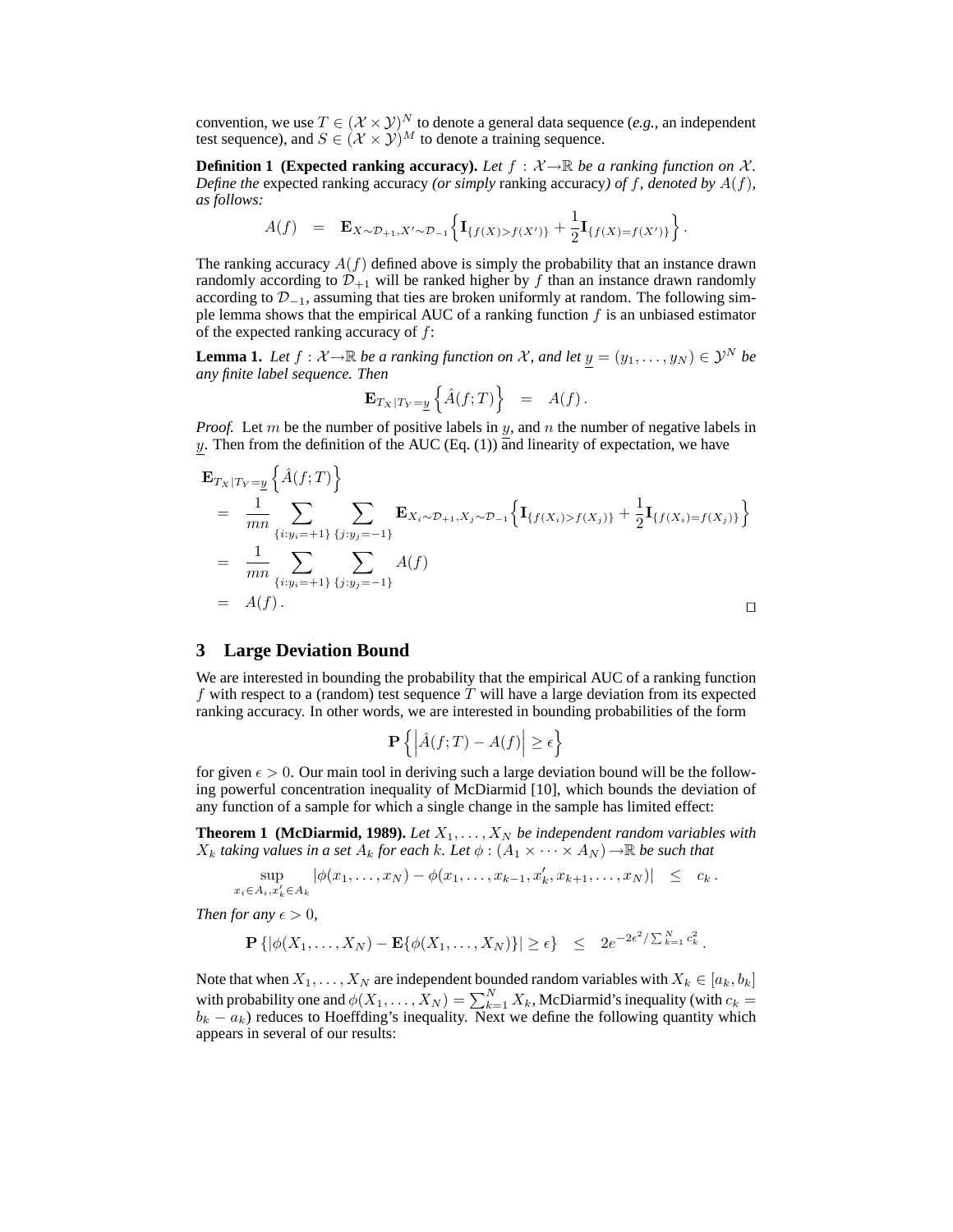**Definition 2 (Positive skew).** Let  $y = (y_1, \ldots, y_N) \in \mathcal{Y}^N$  be a finite label sequence of *length*  $N \in \mathbb{N}$ *. Define the* positive skew of y<sub>*,</sub>* denoted by  $\rho(\underline{y})$ *, as follows:*</sub>

$$
\rho(\underline{y})\ =\ \frac{1}{N}\sum_{\{i:y_i=+1\}}1\,.
$$

The following can be viewed as the main result of this paper. We note that our results are all distribution-free, in the sense that they hold for any distribution D over  $X \times Y$ .

**Theorem 2.** Let  $f : \mathcal{X} \to \mathbb{R}$  be a fixed ranking function on X and let  $y = (y_1, \ldots, y_N) \in$  $\mathcal{Y}^{N}$  be any label sequence of length  $N \in \mathbb{N}$ . Then for any  $\epsilon > 0$ ,

$$
\mathbf{P}_{T_X|T_Y=\underline{y}}\left\{ \left| \hat{A}(f;T) - A(f) \right| \ge \epsilon \right\} \le 2e^{-2\rho(\underline{y})(1-\rho(\underline{y}))N\epsilon^2}
$$

.

*Proof.* Let m be the number of positive labels in y, and n the number of negative labels in y. We can view  $T_X = (X_1, \ldots, X_N) \in \mathcal{X}^N$  as a random vector; given the label sequence  $\overline{y}$ , the random variables  $X_1, \ldots, X_N$  are independent, with each  $X_k$  taking values in X. Now, define  $\phi : \mathcal{X}^N {\rightarrow} \mathbb{R}$  as follows:

$$
\phi(\mathbf{x}_1,\ldots,\mathbf{x}_N) = \hat{A}(f;((\mathbf{x}_1,y_1),\ldots,(\mathbf{x}_N,y_N)))
$$

Then, for each k such that  $y_k = +1$ , we have the following for all  $\mathbf{x}_i, \mathbf{x}'_k \in \mathcal{X}$ :

$$
\left| \phi(\mathbf{x}_1, \dots, \mathbf{x}_N) - \phi(\mathbf{x}_1, \dots, \mathbf{x}_{k-1}, \mathbf{x}'_k, \mathbf{x}_{k+1}, \dots, \mathbf{x}_N) \right|
$$
\n
$$
= \frac{1}{mn} \Bigg| \sum_{\{j:y_j=-1\}} \left( \left( \mathbf{I}_{\{f(\mathbf{x}_k) > f(\mathbf{x}_j)\}} + \frac{1}{2} \mathbf{I}_{\{f(\mathbf{x}_k) = f(\mathbf{x}_j)\}} \right) - \left( \mathbf{I}_{\{f(\mathbf{x}'_k) > f(\mathbf{x}_j)\}} + \frac{1}{2} \mathbf{I}_{\{f(\mathbf{x}'_k) = f(\mathbf{x}_j)\}} \right) \right) \Bigg|
$$
\n
$$
\leq \frac{1}{mn} n
$$
\n
$$
= \frac{1}{m}.
$$

Similarly, for each k such that  $y_k = -1$ , one can show for all  $\mathbf{x}_i, \mathbf{x}'_k \in \mathcal{X}$ :

$$
|\phi(\mathbf{x}_1,\ldots,\mathbf{x}_N)-\phi(\mathbf{x}_1,\ldots,\mathbf{x}_{k-1},\mathbf{x}'_k,\mathbf{x}_{k+1}\ldots,\mathbf{x}_N)| \leq \frac{1}{n}.
$$

Thus, taking  $c_k = 1/m$  for k such that  $y_k = +1$  and  $c_k = 1/n$  for k such that  $y_k = -1$ , and applying McDiarmid's theorem, we get for any  $\epsilon > 0$ ,

$$
\mathbf{P}_{Tx|T_Y=\underline{y}}\left\{ \left| \hat{A}(f;T) - \mathbf{E}_{Tx|T_Y=\underline{y}}\left\{ \hat{A}(f;T) \right\} \right| \geq \epsilon \right\} \leq 2e^{-2\epsilon^2/(m(\frac{1}{m})^2+n(\frac{1}{n})^2)}.
$$
 (2)

Now, from Lemma 1,

$$
\mathbf{E}_{T_X|T_Y=\underline{y}}\left\{\hat{A}(f;T)\right\} = A(f).
$$

Also, we have

$$
\frac{1}{m(\frac{1}{m})^2 + n(\frac{1}{n})^2} = \frac{1}{\frac{1}{m} + \frac{1}{n}} = \frac{mn}{m+n} = \rho(\underline{y})(1 - \rho(\underline{y}))N.
$$

Substituting the above in Eq. (2) gives the desired result.  $\Box$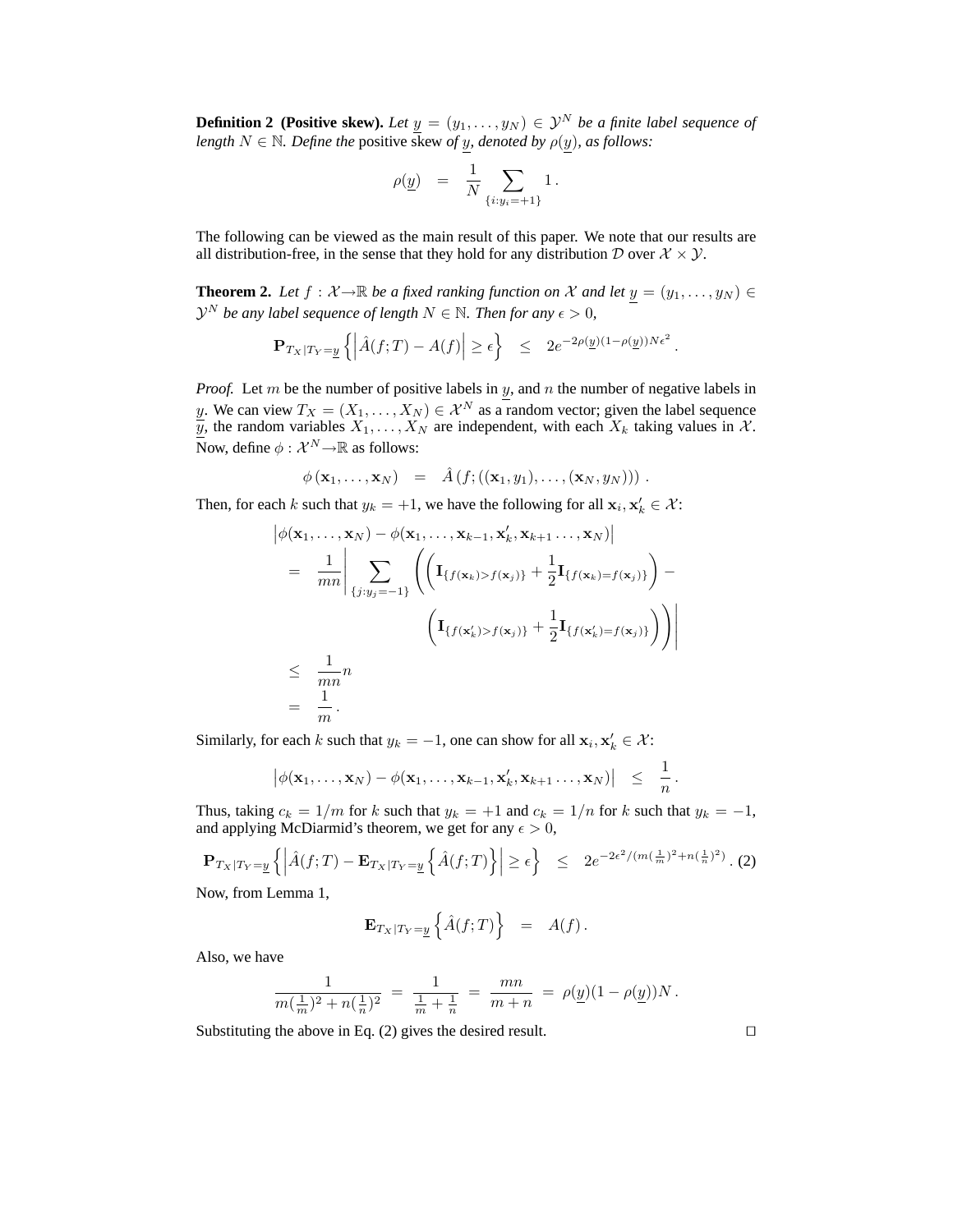We note that the result of Theorem 2 can be strengthened so that the conditioning is only on the numbers  $m$  and  $n$  of positive and negative labels, and not on the specific label vector  $y$ .<sup>3</sup> From Theorem 2, we can derive a confidence interval interpretation of the bound that gives, for any  $0 < \delta \leq 1$ , a confidence interval based on the empirical AUC of a ranking function (on a random test sequence) which is likely to contain the true ranking accuracy with probability at least  $1 - \delta$ . More specifically, we have:

**Corollary 1.** Let  $f : \mathcal{X} \to \mathbb{R}$  be a fixed ranking function on X and let  $y = (y_1, \ldots, y_N) \in$  $\mathcal{Y}^N$  *be any label sequence of length*  $N \in \mathbb{N}$ *. Then for any*  $0 < \delta \leq 1$ *,* 

$$
\mathbf{P}_{T_X|T_Y=\underline{y}}\left\{\left|\hat{A}(f;T)-A(f)\right|\geq \sqrt{\frac{\ln\left(\frac{2}{\delta}\right)}{2\rho(\underline{y})(1-\rho(\underline{y}))N}}\right\}\ \leq\ \delta\,.
$$

*Proof.* This follows directly from Theorem 2 by setting  $2e^{-2\rho(\underline{y})(1-\rho(\underline{y}))N\epsilon^2} = \delta$  and solving for  $\epsilon$ .

Theorem 2 also allows us to obtain an expression for a test sample size that is sufficient to obtain, for  $0 < \epsilon, \delta \leq 1$ , an  $\epsilon$ -accurate estimate of the ranking accuracy with  $\delta$ -confidence:

**Corollary 2.** Let  $f : \mathcal{X} \to \mathbb{R}$  be a fixed ranking function on X and let  $0 < \epsilon, \delta \leq 1$ . Let  $y = (y_1, \ldots, y_N) \in \mathcal{Y}^N$  *be any label sequence of length*  $N \in \mathbb{N}$ . If

$$
N \quad \geq \quad \frac{\ln\left(\frac{2}{\delta}\right)}{2\rho(\underline{y})(1-\rho(\underline{y}))\epsilon^2} \, ,
$$

*then*

$$
\mathbf{P}_{T_X|T_Y=\underline{y}}\left\{\left|\hat{A}(f;T)-A(f)\right|\geq \epsilon\right\} \quad \leq\quad \delta\,.
$$

*Proof.* This follows directly from Theorem 2 by setting  $2e^{-2\rho(\underline{y})(1-\rho(\underline{y}))N\epsilon^2} \le \delta$  and solving for N.  $\Box$ 

Figure 1 illustrates the dependence of the above expression for the sufficient test sample size on the the accuracy parameter  $\epsilon$  and positive skew  $\rho(y)$  for different values of  $\delta$ .

The confidence interval of Corollary 1 can in fact be generalized to remove the conditioning on the label vector completely:

**Theorem 3.** Let  $f : \mathcal{X} \to \mathbb{R}$  be a fixed ranking function on X and let  $N \in \mathbb{N}$ . Then for any  $0 < \delta \leq 1$ ,

$$
\mathbf{P}_{T\sim\mathcal{D}^N}\Bigg\{\Big|\hat{A}(f;T)-A(f)\Big|\geq \sqrt{\frac{\ln\left(\frac{2}{\delta}\right)}{2\rho(T_Y)(1-\rho(T_Y))N}}\Bigg\} \quad \leq \quad \delta\,.
$$

*Proof.* For  $T \in (\mathcal{X} \times \mathcal{Y})^N$  and  $0 < \delta \leq 1$ , define the proposition

$$
\Phi(T,\delta) \equiv \left\{ \left| \hat{A}(f;T) - A(f) \right| \ge \sqrt{\frac{\ln\left(\frac{2}{\delta}\right)}{2\rho(T_Y)(1-\rho(T_Y))N}} \right\}.
$$

Then for any  $0 < \delta \leq 1$ , we have

$$
\begin{array}{rcl}\n\mathbf{P}_T \left\{ \Phi(T, \delta) \right\} & = & \mathbf{E}_T \left\{ \mathbf{I}_{\Phi(T, \delta)} \right\} \\
& = & \mathbf{E}_{T_Y} \left\{ \mathbf{E}_{T_X | T_Y = \underline{y}} \left\{ \mathbf{I}_{\Phi(T, \delta)} \right\} \right\} \\
& = & \mathbf{E}_{T_Y} \left\{ \mathbf{P}_{T_X | T_Y = \underline{y}} \left\{ \Phi(T, \delta) \right\} \right\} \\
& \leq & \mathbf{E}_{T_Y} \left\{ \delta \right\} \qquad \text{(by Corollary 1)} \\
& = & \delta \,.\n\end{array}
$$

<sup>&</sup>lt;sup>3</sup>Our thanks to an anonymous reviewer for pointing this out.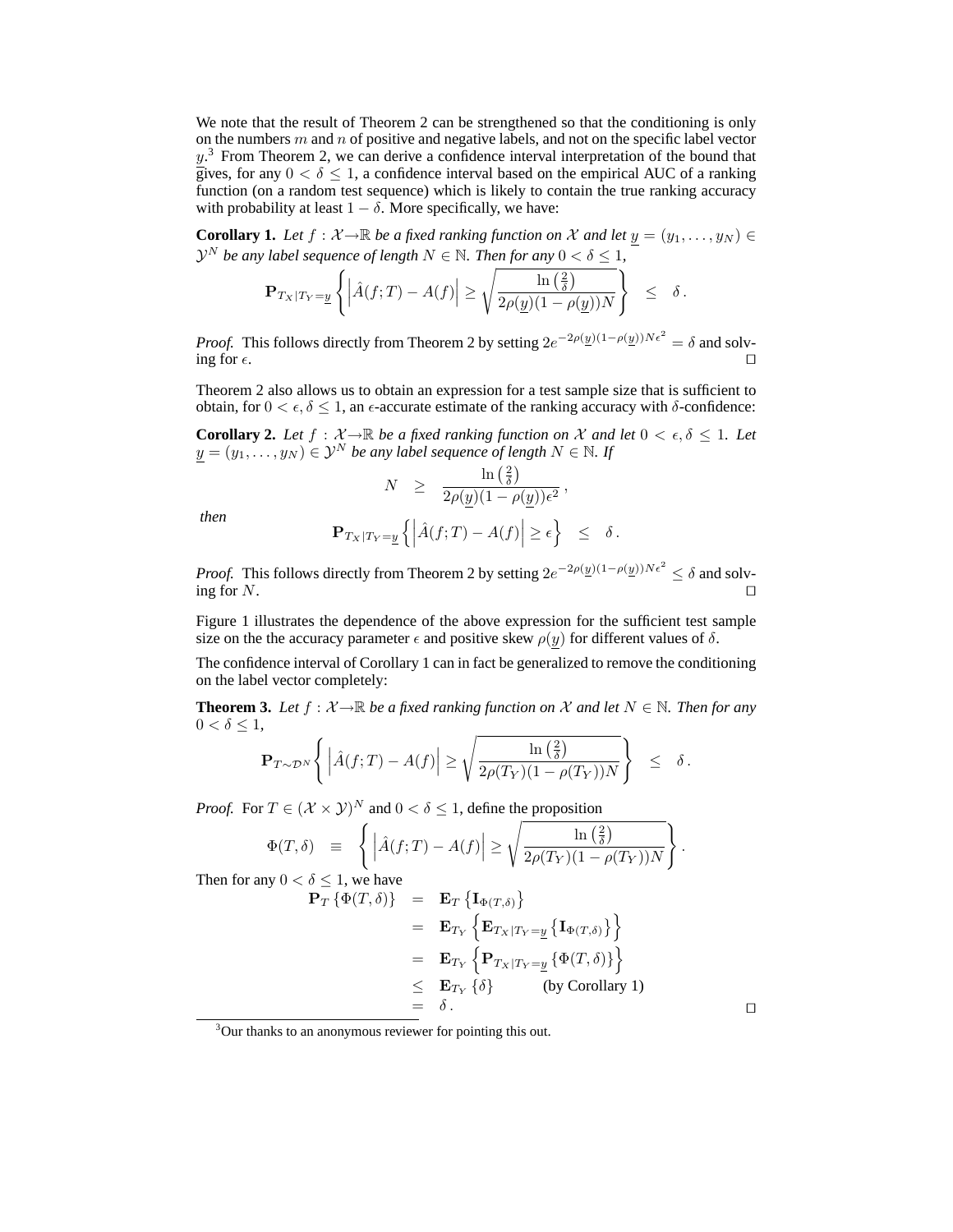

Figure 1: The test sample size N (based on Corollary 2) sufficient to obtain an  $\epsilon$ -accurate estimate of the ranking accuracy with  $\delta$ -confidence, for various values of the positive skew  $\rho \equiv \rho(y)$  for some label sequence y, for (left)  $\delta = 0.01$  and (right)  $\delta = 0.001$ .

Note that the above 'trick' works only once we have gone to a confidence interval; an attempt to generalize the bound of Theorem 2 in a similar way gives an expression in which the final expectation is not easy to evaluate. Interestingly, the above proof does not even require a factorized distribution  $\mathcal{D}_{T_Y}$  since it is built on a result for any fixed label sequence  $y$ . We note that the above technique could also be applied to generalize the results of [9] in a similar manner.

### **4 Comparison with Large Deviation Bound for Error Rate**

Our use of McDiarmid's inequality in deriving the large deviation bound for the AUC of a ranking function is analogous to the use of Hoeffding's inequality in deriving a large deviation bound for the error rate of a classification function. (*e.g.*, see [6, Chapter 8]). The need for the more general inequality of McDiarmid in our derivations arises from the fact that the empirical AUC, unlike the empirical error rate, cannot be expressed as a sum of independent random variables.

Given a classification function  $h : \mathcal{X} \rightarrow \mathcal{Y}$ , let  $L(h)$  denote the expected error rate of h:

$$
L(h) = \mathbf{E}_{XY\sim \mathcal{D}} \left\{ \mathbf{I}_{\{h(X)\neq Y\}} \right\}.
$$

Similarly, given a classification function  $h : \mathcal{X} \rightarrow \mathcal{Y}$  and a finite data sequence  $T =$  $((\mathbf{x}_1, y_1), \ldots, (\mathbf{x}_N, y_N)) \in (\mathcal{X} \times \mathcal{Y})^N$ , let  $\hat{L}(h;T)$  denote the empirical error rate of h with respect to  $T$ :

$$
\hat{L}(h;T) = \frac{1}{N} \sum_{i=1}^{N} \mathbf{I}_{\{h(\mathbf{x}_i) \neq y_i\}}.
$$

Then the large deviation bound obtained via Hoeffding's inequality for the classification error rate states that for a fixed classification function  $h : \mathcal{X} \to \mathcal{Y}$  and for any  $N \in \mathbb{N}$ ,  $\epsilon > 0$ ,

$$
\mathbf{P}_{T \sim \mathcal{D}^N} \left\{ \left| \hat{L}(h;T) - L(h) \right| \ge \epsilon \right\} \le 2e^{-2N\epsilon^2}.
$$
 (3)

Comparing Eq. (3) to the bound of Theorem 2, we see that the AUC bound differs from the error rate bound by a factor of  $\rho(y)(1 - \rho(y))$  in the exponent. This difference translates into a  $1/(\rho(y)(1 - \rho(y)))$  factor difference in the resulting sample size bounds: given  $0 < \epsilon, \delta \leq 1$ , the test sample size sufficient to obtain an  $\epsilon$ -accurate estimate of the expected accuracy of a ranking function with  $\delta$ -confidence is  $1/(\rho(y)(1-\rho(y)))$  times larger than the corresponding test sample size sufficient to obtain an  $\epsilon$ -accurate estimate of the expected error rate of a classification function with the same confidence. For  $\rho(y) = 1/2$ , this means a sample size larger by a factor of 4; as the positive skew  $\rho(y)$  departs from 1/2, the factor grows larger (see Figure 2).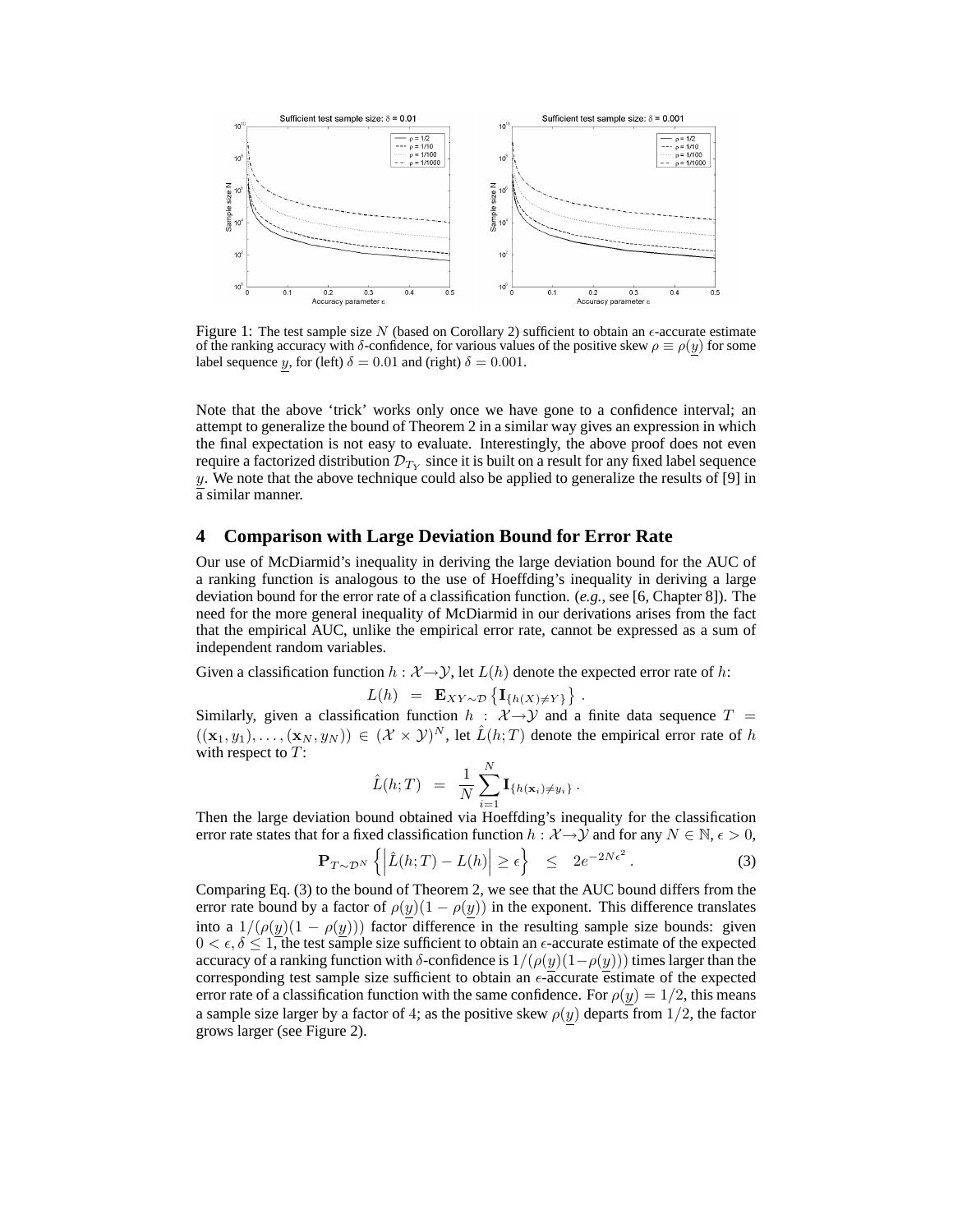

Figure 2: The test sample size bound for the AUC, for positive skew  $\rho \equiv \rho(y)$  for some label sequence  $y$ , is larger than the corresponding test sample size bound for the classification error rate by a factor of  $1/(\rho(1 - \rho)).$ 

# **5 Bound for Learned Ranking Functions Chosen from Finite Classes**

The large deviation result of Theorem 2 bounds the expected accuracy of a ranking function in terms of its empirical AUC on an independent test sequence. A simple application of the union bound allows the result to be extended to bound the expected accuracy of a learned ranking function in terms of its empirical AUC on the training sequence from which it is learned, in the case when the learned ranking function is chosen from a finite function class. More specifically, we have:

**Theorem 4.** Let F be a finite class of real-valued functions on X and let  $f_S \in \mathcal{F}$  denote *the ranking function chosen by a learning algorithm based on the training sequence* S*. Let*  $y = (y_1, \ldots, y_M) \in \mathcal{Y}^M$  *be any label sequence of length*  $M \in \mathbb{N}$ . Then for any  $\epsilon > 0$ ,

$$
\mathbf{P}_{S_X|S_Y=\underline{y}}\left\{ \left| \hat{A}(f_S;S) - A(f_S) \right| \ge \epsilon \right\} \le 2|\mathcal{F}|e^{-2\rho(\underline{y})(1-\rho(\underline{y}))M\epsilon^2}
$$

.

*Proof.* For any  $\epsilon > 0$ , we have

$$
\begin{aligned}\n\mathbf{P}_{S_X|S_Y=\underline{y}}\left\{ \left| \hat{A}(f_S;S) - A(f_S) \right| \ge \epsilon \right\} \\
&\le \mathbf{P}_{S_X|S_Y=\underline{y}}\left\{ \max_{f \in \mathcal{F}} \left| \hat{A}(f;S) - A(f) \right| \ge \epsilon \right\} \\
&\le \sum_{f \in \mathcal{F}} \mathbf{P}_{S_X|S_Y=\underline{y}}\left\{ \left| \hat{A}(f;S) - A(f) \right| \ge \epsilon \right\} \qquad \text{(by the union bound)} \\
&\le 2|\mathcal{F}|e^{-2\rho(\underline{y})(1-\rho(\underline{y}))M\epsilon^2} \qquad \text{(by Theorem 2)}.\n\end{aligned}
$$

As before, we can derive from Theorem 4 expressions for confidence intervals and sufficient training sample size. We give these here without proof:

**Corollary 3.** *Under the assumptions of Theorem 4, for any*  $0 < \delta \leq 1$ ,

$$
\mathbf{P}_{S_X|S_Y=\underline{y}}\left\{\left|\hat{A}(f_S;S)-A(f_S)\right|\geq \sqrt{\frac{\ln |\mathcal{F}|+\ln\left(\frac{2}{\delta}\right)}{2\rho(\underline{y})(1-\rho(\underline{y}))M}}\right\}\ \leq\ \delta\,.
$$

**Corollary 4.** *Under the assumptions of Theorem 4, for any*  $0 < \epsilon, \delta \leq 1$ , *if* 

$$
M \ge \frac{1}{2\rho(\underline{y})(1-\rho(\underline{y}))\epsilon^2} \left( \ln |\mathcal{F}| + \ln \left( \frac{2}{\delta} \right) \right),
$$